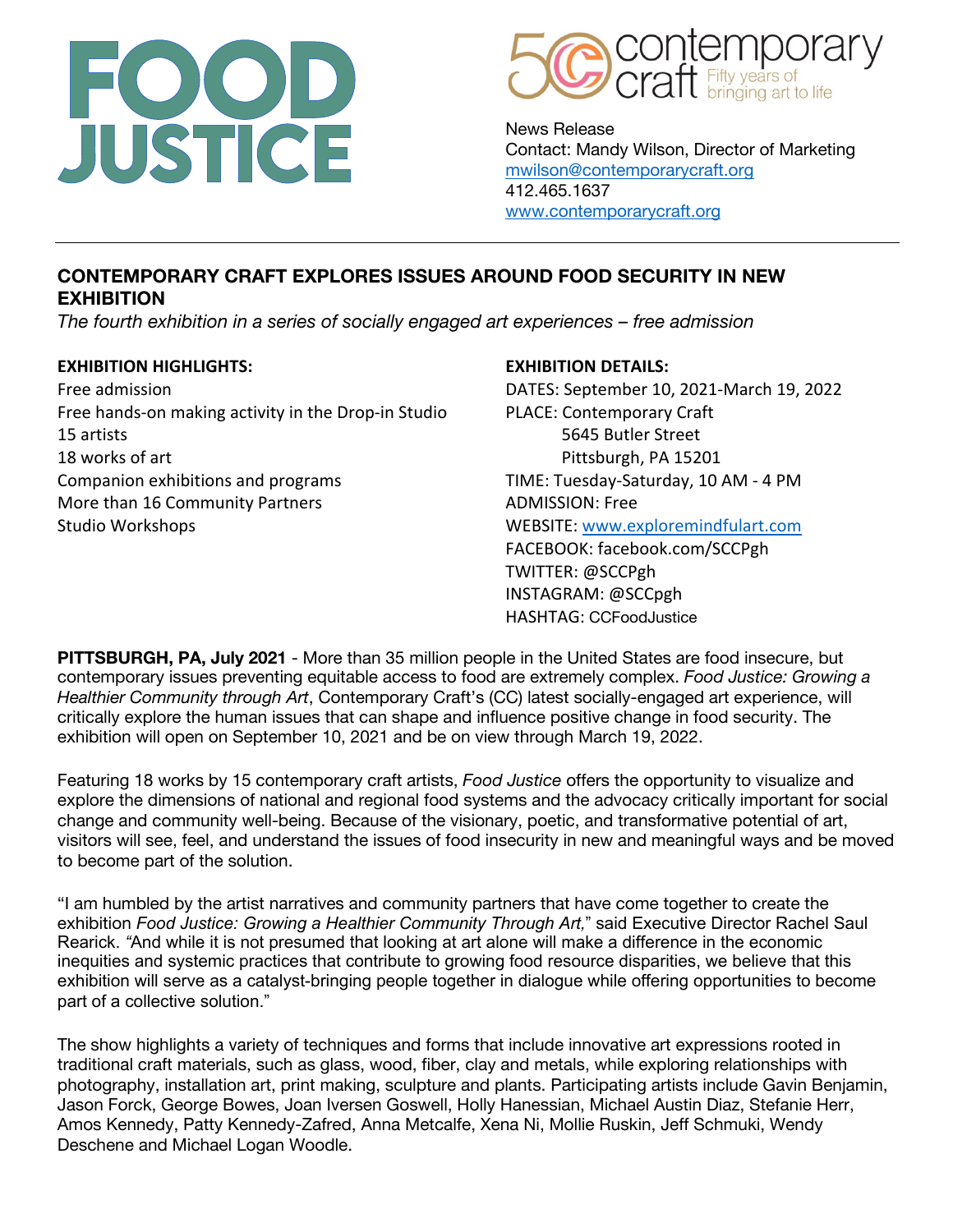#### **Opening Weekend Celebration & Related Events**

CC will mark the opening of *Food Justice,* with a free, public reception on Friday, September 10, from 5:30-8:00 PM. Community partner 412 Food Rescue will provide light bites for the reception, created from rescued food.

Events will continue on Saturday, September 11 with an Artist Dialogue from 11:00 AM – 3:00 PM and a Hydroponic Garden Workshop, led by artist Jeff Schmuki from 2:00-4:00 PM. The Stickler's Ice Pops food truck will also be on hand selling all-natural popsicles.

The Artist Dialogue is free and open to the public. The Hydroponic Garden Workshop is \$55, with all materials included. To register for the workshop, visit https://www.eventbrite.com/e/grow-with-hydroponics-withvisiting-artist-jeff-schmuki-registration-155855452855.

Events will continue throughout the exhibition. For a full list of events and programming, visit exploremindfulart.org.

#### **Companion Exhibitions**

In addition to the main show at CC's new location in Pittsburgh's Upper Lawrenceville neighborhood, there will be two companion exhibitions at CC's BNY Mellon Center Satellite Gallery (500 Grant Street, Pittsburgh, PA 15219). The first of these is *Prepping Pittsburgh: Art Sustaining Community*, an exhibition that showcases the collaborative project between artist George Bowes, 10 nationally recognized ceramicists, and Community Kitchen Pittsburgh (CKP). The exhibition will be on view at CC's BNY Mellon Satellite Gallery from August 7 through November 29, 2021.

The second companion show will be fiber artist Patty Kennedy-Zafred's solo exhibition, *American Portraits: The Family Farm*. On view from December 4, 2021 through April 4, 2022, *American Portraits* speaks to the rich history of American family farming and its rapid decline in modern time

#### **Support for** *Food Justice*

Support for *Food Justice: Growing a Healthier Community through Art* is provided in part by the National Endowment for the Arts, the Jewish Healthcare Foundation, and JENDOCO Construction Corporation. Media sponsors for this exhibition are NEXTpittsburgh, 90.5 WESA, and 91.3 WYEP. General operating support for Contemporary Craft is provided by Allegheny Regional Asset District, The Heinz Endowments, Henry L. Hillman Foundation, Opportunity Fund, the Pennsylvania Council on the Arts, the Elizabeth R. Raphael Fund of The Pittsburgh Foundation, Bloomberg Philanthropies, Jack Buncher Foundation, The Fine Foundation, Giant Eagle Foundation, Anonymous foundation, and by members of the Heart of Craft circle of donors. (As of June 2021)

#### **About Contemporary Craft**

Celebrating its 50th anniversary year, Contemporary Craft presents contemporary art in craft media by regional, national, and international artists. Contemporary Craft offers cutting edge exhibitions focusing on multicultural diversity and contemporary art, as well as a range of artist-led studio workshops, community outreach programs, and a store. Located at 5645 Butler Street in the Upper Lawrenceville neighborhood of Pittsburgh, PA, Contemporary Craft's exhibition and Drop-In Studio art activity are always free to the public. For questions related to accessible accommodations, please contact us at info@contemporarycraft.org or visit www.contemporarycraft.org.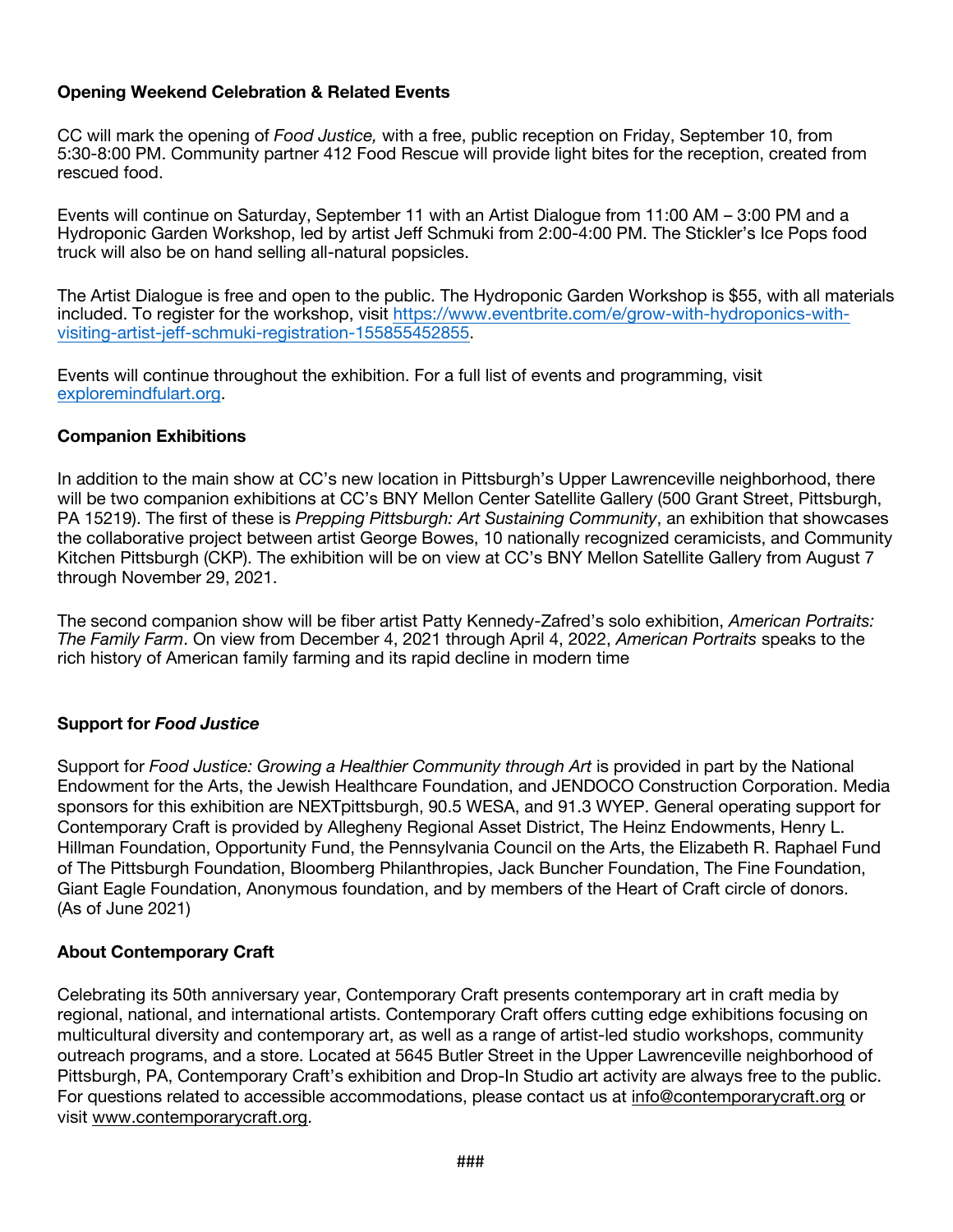

# **Why Food Justice?**

Because food justice is social justice.

Over the past year, many food inequalities and racial injustices were brought to light due to the COVID-19 crisis. The need to overcome these challenges is greater than ever. We are sharing this show through the understanding that issues such as food apartheid and hunger are symptoms of poverty, and that poverty is the product of social and economic injustice.

Through this show, we aim to encourage and foster a deeper understanding of the food injustices that face people and the environment, not only all over the US, but within our community. We aim to share the ideals of food sovereignty, defined as people's right to healthy and culturally appropriate food produced through ecologically sustainable systems, and their right to define their own food and agriculture systems.

Read on for more information, definitions, and statistics about the issues that face not just America, but those within our community of Pittsburgh.

# **Components of Food Justice:**

#### **Food Access:**

Food insecurity refers to the lack of access to enough food for an active, healthy life for all household members and limited or uncertain availability of nutritionally adequate foods. The effects of food insecurity have a wide impact. Lack of food access can cause serious physical and mental health problems. It can inhibit a child's development and force seniors living on a fixed income to choose between food and health care.

1 in 5 Pittsburgh residents live with food insecurity.

In 2019, approximately 63,000 Pittsburgh residents were 'food insecure,' and limited by economic and social conditions which affected their consistent access to adequate food. One study estimated that in the United States, 45 million people, including 15 million children, may have experienced food insecurity during the COVID-19 Pandemic in 2020.

"Significant racial disparities in food insecurity which existed before COVID-19 remain in the wake of the pandemic. Feeding America projects that 21% of Black individuals (1 in 5) may experience food insecurity in 2021, compared to 11% of white individuals (1 in 9)." - *Feeding America*, March 2021

# **Food Apartheid:**

While food desert has become a commonly-used term to describe an urban area where much of the population lives at least one mile (or 10 in rural areas) from the nearest large grocery store, food justice organizers prefer to use food apartheid. The term food apartheid recognizes that the lack of access to fresh, healthy, and affordable food results from structural inequities including systemic racism and classism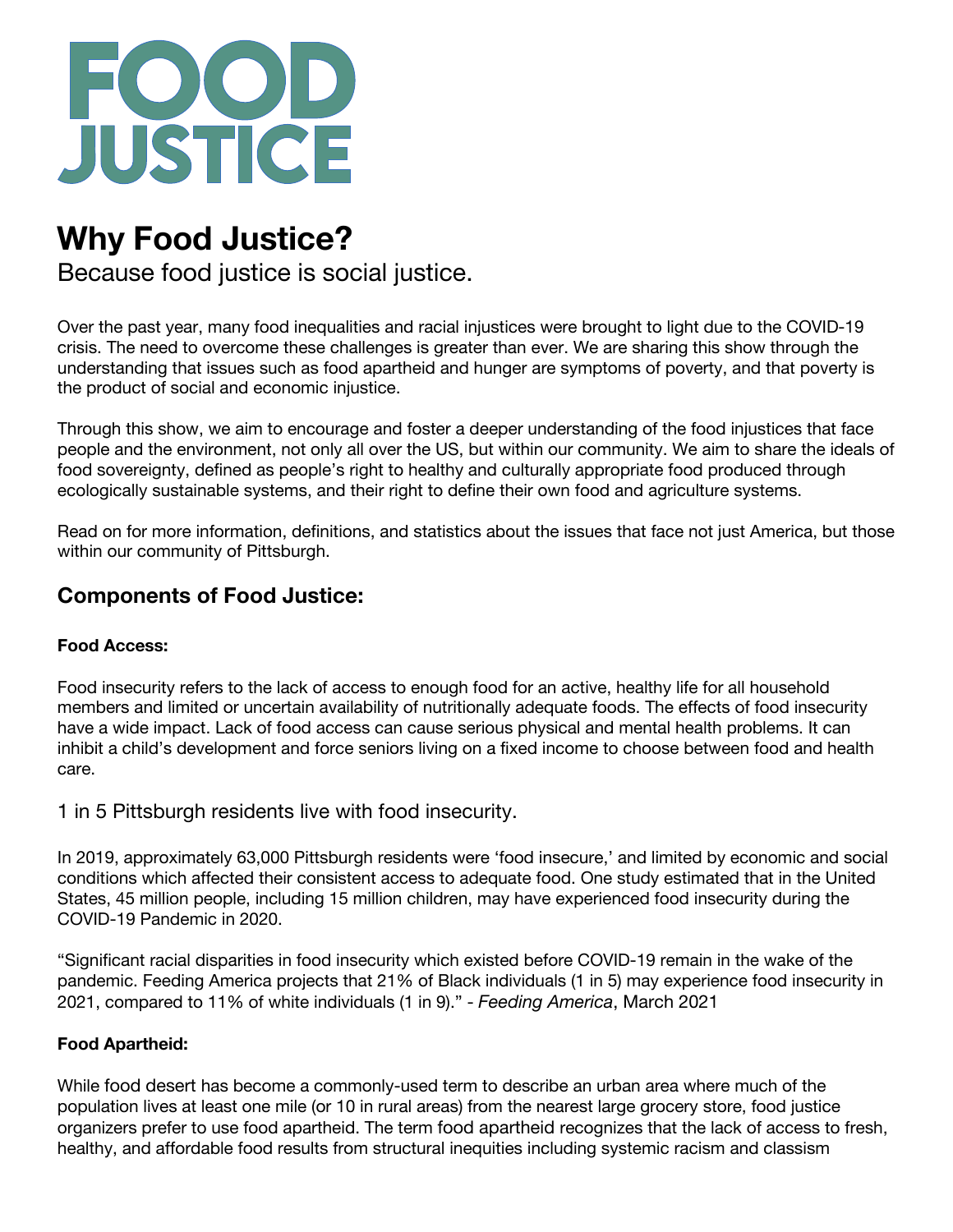that exclude communities of color and poor communities. Food apartheid is an attempt to acknowledge the disparity of communities that are and are not affected by food access and healthy equity.

#### **Food Utilization:**

The two main issues around food utilization are food loss and food waste. Food loss comprises any edible food that goes uneaten at any stage. This includes food that's uneaten in homes and stores, crops left in the field, food that spoils in transportation, and all other food that doesn't make it to a store. Food waste, more specifically, is any food discarded by retailers and consumers. Food waste affects environmental wellness, food insecurity, global hunger, and natural resources.

When we waste food, we also waste the water, energy, and physical labor it took to produce, package, and ship this food. We waste the fuel that was used to transport this food from one part of the country to another. When we waste food, it's not just the food itself that is being wasted.

The environmental impact of food waste in America also can't be overlooked. Food in a landfill emits methane as it rots, a greenhouse gas 28 to 36 times more potent than the carbon that comes out of passenger vehicles.

The United States produced an average of 4,000 calories per person per day in 2010, which is double a person's average daily dietary needs. This abundance of calories however is not equally distributed, with some of it being lost in production and unavailable to communities with low food access.

"America wastes roughly 40 percent of its food. It is estimated that 125 to 160 billion pounds of food goes to waste every year, much of which is perfectly edible and nutritious." - *Food Print*, 2020

#### **Resources:**

Allegheny County Food Insecurity. Feeding America. (2021). Cambridge, Mass. Cultivating food justice : race, class, and sustainability. Internet Archive. Danko, S. (n.d.). FeedPGH: Understanding Food Insecurity in the City of Pittsburgh. Food Waste in America: Facts and Statistics (2021 Update). Rubicon. (2021, March 1). Food Waste Is a Massive Problem-Here's Why. FoodPrint. (2021, February 4). The Impact of the Coronavirus on Food Insecurity in 2020 & 2021. Feeding America. (2021). What Is Food Justice and Why Is It Necessary? FoodPrint. (2021, March 11). What is Food Justice. Food Forward. (2019.).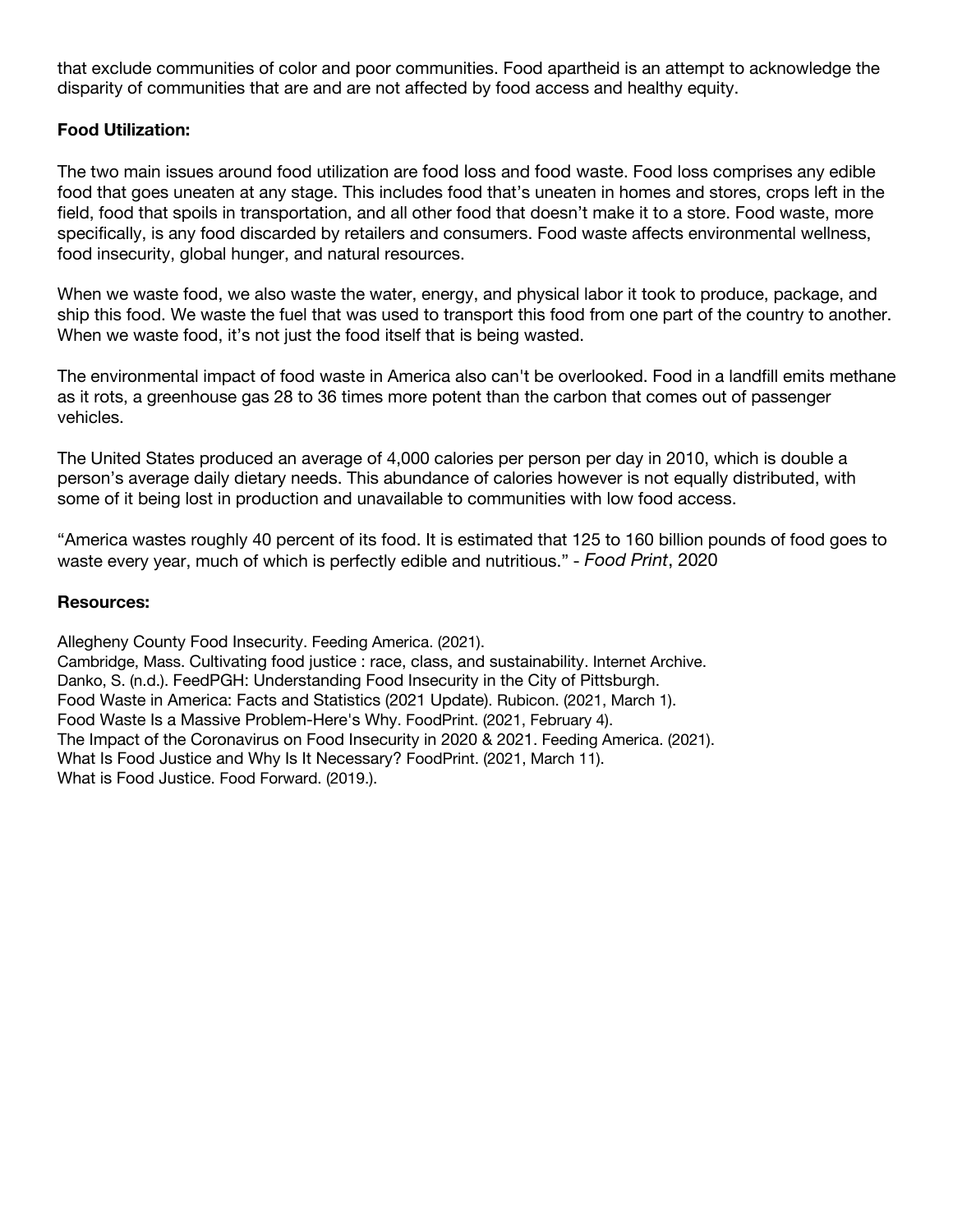

# **Artists**

# **GAVIN BENJAMIN** *gavinbenjamin.com @gavinbenjamin*

Born in Georgetown, Guyana, Gavin Benjamin lives and works in Pittsburgh, PA as a multifaceted artist with backgrounds in commercial photography, painting, printmaking, and interior and product design. His work combines original analog photography and appropriated images with collage, paint, varnish, and Swarovski crystals to create a mash-up of couture art. Benjamin is highly influenced by the way culture, media, politics, fashion, and design intersect, and his work asks questions that continue to confront a man of color in America today.

# **JASON FORCK** *jasonforck.com @jasforck*

Jason Forck is a Pittsburgh-based artist working primarily in glass. Raised on a small Kansas farm, his work explores the often understated and overlooked beauty of the rural Americana landscape. Forck currently works as Creative Projects Director at Pittsburgh Glass Center where he designs functional tableware as well as custom lighting for architectural projects. His past exhibitions include the Westmoreland Museum of Art, Kentucky Museum of Art and Craft, SOFA Chicago, and The Muskegon Museum of Art.

# **GEORGE BOWES** *georgebowes.com*

Ceramic artist George Bowes was born in Toledo, OH, and currently lives in Galveston, TX. Bowes imbues both functional vessels and sculptural objects with bold pronouncements on the many ironies of humanity, society, and politics. Occasionally biting, endlessly quick-witted, the sentiments always elicit lively reactions. His distinctive use of bold color and vivid pattern on vessels for home use speak of his ideas of beauty and vitality and live as a refreshing island in the landscape of functional art.

Bowes graduated from the Cleveland Institute of Art with a B.F.A. (1984) and the University of California, Davis with an M.F.A. (2001). He has received multiple Individual Artist Fellowships from the Ohio Arts Council and an Arts Midwest/NEA Regional Visual Arts Fellowship Award. His works reside in public and private collections that include the Renwick Gallery of the Smithsonian Institute, Art Gallery of Nova Scotia, and the Alfred Ceramic Art Museum.

George Bowes is one of the exhibiting artists featured at Contemporary Craft's Satellite Gallery, BNY Mellon Center, downtown Pittsburgh.

# **JOAN IVERSON GOSWELL**

Joan Iversen Goswell is a book artist living in Valencia, PA. She studied calligraphy with Elizabeth Houston at the Pittsburgh Center for the Arts and classic hand bookbinding with Jean Gunner at Hunt Library, Carnegie-Mellon University.

Her artwork is unique, running from traditional leather bindings to contemporary bindings of diverse materials. Lettering and many of her images are created from hand-cut eraser stamps. Goswell also incorporates digital representations, collage, odd materials such as feathers, wood, wire, beads, brass strips, pellet guns, horsehair, and in the case of one series of books -- pebbles, seashells, and a tiny skeletal remain. Her books have been exhibited internationally in Austria, United Kingdom, Canada, Russia, and Switzerland and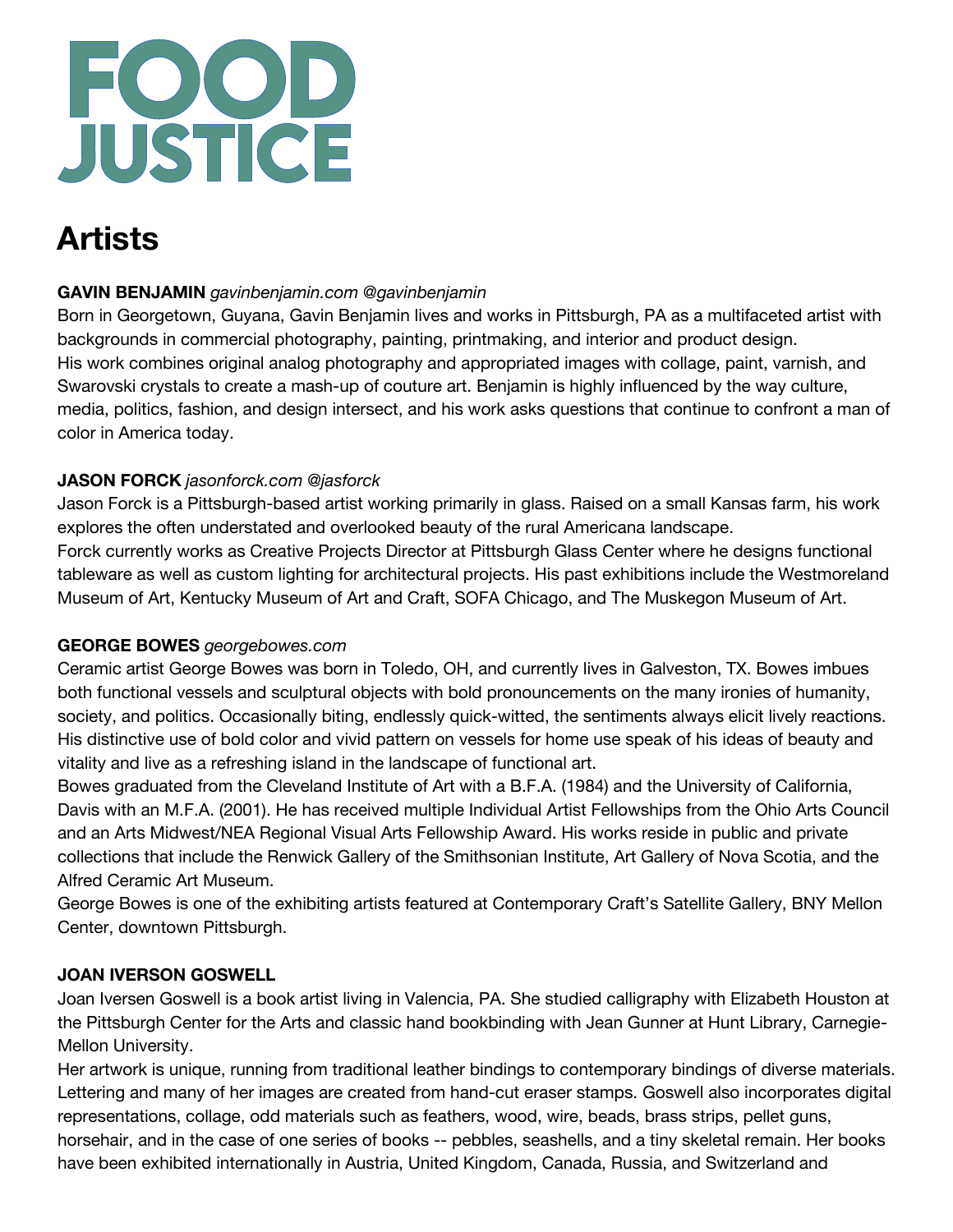regionally at the Andy Warhol Museum and Carnegie Museum of Art.

Goswell's works are in important collections including The Sackner Archive, Miami Beach, FL; The Yves Klein Archive, Paris, France; The Arthur Jaffe Collection, Boca Raton, FL and the Jack Ginsburg Collection, Johannesburg, South Africa.

#### **HOLLY HANESSIAN** *hollyhanessian.com @hahaworks*

Holly Hanessian is a Professor of Art at Florida State University where she is the area head of ceramics. Her artwork and studio practice is tied to systems and the human experience, our senses, social strata structures, and historical repeated actions that systemically (like genocide) tie us together. Projects vary from our social behavior and need to touch, to how food insecurity is propagated by inequity in farming systems, how genocide has been repeated throughout the beginning of human history, and how the pharmaceutical industry has whetted our appetite for prescription pills for physical discomfort.

Hanessian has shown her artwork extensively in the US and internationally in Italy, China, Taiwan, New Zealand, England, and Canada. Residencies include the Archie Bray Foundation and the International Ceramic Research Center: Guldagageraand among others. Hanessian is a member of the Socially Engaged Craft Collective, Artaxis.org, and the International Academy of Ceramics.

#### **MICHAEL AUSTIN DIAZ** *michaelaustindiaz.com*

Michael Austin Diaz is an interdisciplinary artist and designer from the US. His practice explores landscape and local identity through social engagement, fieldwork, and material culture. His individual and collaborative projects are realized through public interventions and gallery installations, and utilize the disciplines of art and design to generate meaningful dialogue and community development.

# **STEPHANIE HERR** *stephanieherr.com @influenceherr*

Stefanie Herr was born in Frankfurt/Main, Germany, and is currently based in Barcelona, Spain. A visual artist, Herr is best known for her intricately hand-crafted photo sculptures. Having graduated in Architecture from Technische Universität Berlin in 2001, she initially worked as an architect and passionate model maker until she decided to change career paths in 2007.

Herr's experimental art practice oscillates between the domains of photography and sculpture. Leaving clear hints of her architectural background, the artist takes a precise and labor-intensive approach in her making. Drawing inspiration from maps, charts, and graphs, her cardboard constructions are accurate topographic representations of the underlying data. The topographic condition of her artworks reflects the artist's continuing preoccupation with environmental and landscape change. The appropriation and commodification of nature are recurring themes encountered in her artistic creations.

Herr's delicate handiwork has been featured in numerous group and solo shows across Europe. She was shortlisted for the 2017 ArtFAD Contemporary Art and Craft Awards and for the 2015 Fundació Vila Casas Sculpture Award, amongst others

#### **AMOS KENNEDY** *kennedyprints.com @kennedyprints*

Amos Paul Kennedy Jr. is a letterpress printer, papermaker, and builder of artist's books currently based in Detroit, MI. Kennedy uses the early technology of the letterpress printer to produce works reflecting contemporary social concerns. His chipboard posters with messages reflect his views on issues of community health, power, race, and identity. Emotionally resonant, Kennedy's work embodies the passion and encourages people to think in previously unexplored ways.

Kennedy earned his MFA in graphic design from the University of Wisconsin-Madison in 1997 and has gone on to lecture and teach around the world. In 2015, Kennedy has named a United States Artist Glasgow Fellow; recognition as one of America's most accomplished and innovative artists.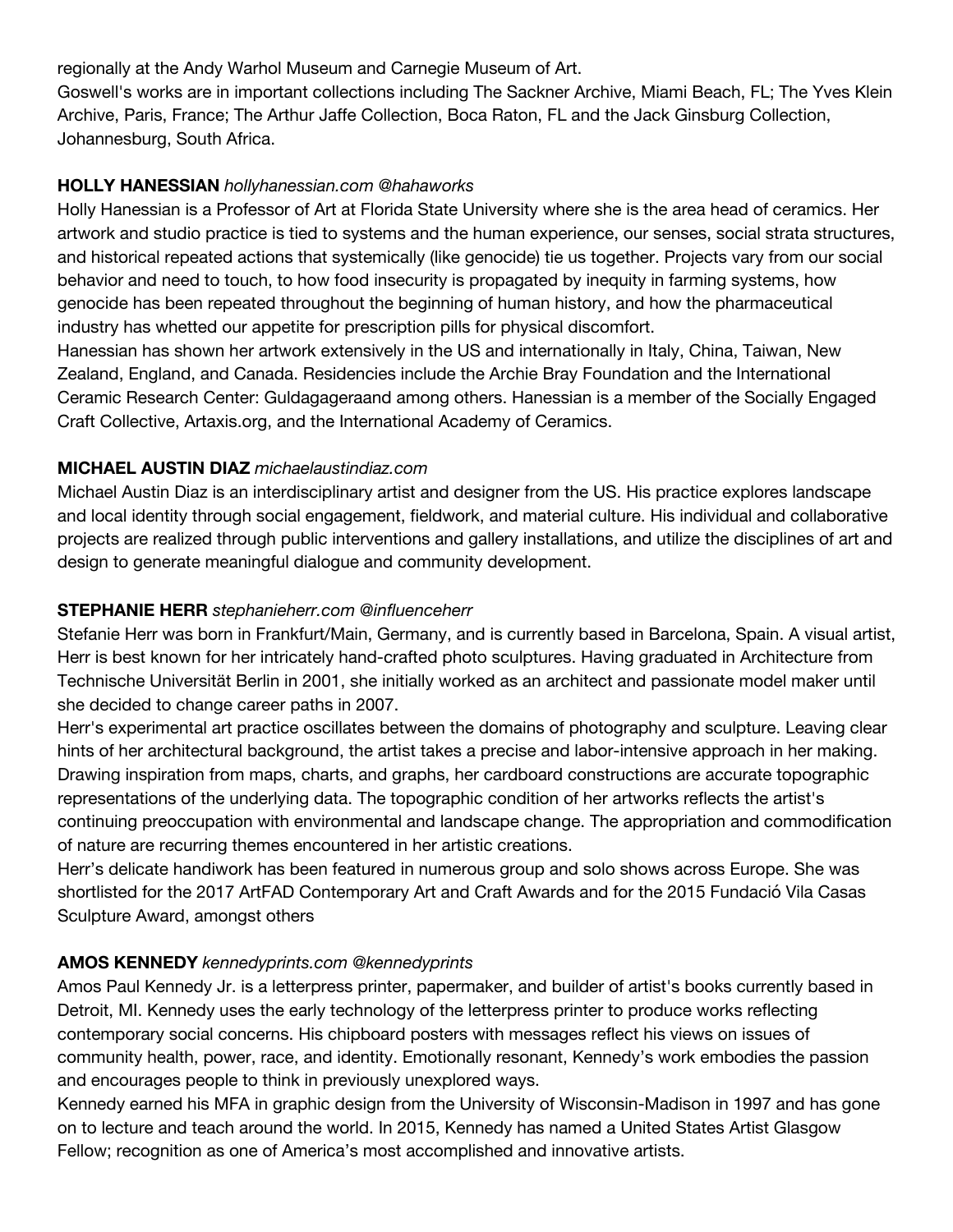#### **PATTY KENNEDY-ZAFRED** *pattykz.com @pattykz1*

As a storyteller, Patty Kennedy-Zafred creates thought-provoking narratives using fabric, dyes, silkscreens, and ink to develop a visual dialogue with the viewer. Each piece is conceived through the lens of individual experiences, memories, or perspectives. Her quilts marry a lifelong fascination with photography, history, and stitch, often reflecting faces of pride and dignity, sometimes under challenging circumstances. The intent is that the technical and physical demand creating them is lost on the audience, as they focus entirely on the nuance or intrigue of the story, transported to another time or place.

Educated in journalism and photography, the making of art has been a prolonged exercise in trial and error, self-teaching, and study. The stories expressed, whether historical or personal, reflect upon our diverse American fabric, possibly reminding the viewer of someone or something they may have forgotten, compelling them to linger, just a moment longer.

Kennedy-Zafred is one of the exhibiting artists featured at Contemporary Craft's Satellite Gallery, BNY Mellon Center, downtown Pittsburgh.

# **ANNA METCALFE** *annametcalfe.com @annavmetcalfe*

Anna Metcalfe stayed to live and work in Minneapolis, MN after receiving her MFA from the University of Minnesota in 2009. Interested in the junction of public art and craft, Metcalfe's work is inspired by water, agriculture, food, and community. As a teaching artist, Metcalfe promotes collaboration and interdisciplinary learning environments between communities, artists, and scientists.

Metcalfe is a recipient of a Jerome Foundation Emerging Artists Project Grant for Public Art in 2009, a Minnesota State Arts Board Artist Initiative Grant, a Jerome Foundation Study and Travel Grant in 2013, and most recently, an FY 2015 Minnesota State Arts Board Artist Initiative Grant.

#### **XENA NI** *madebyxena.com @msknee*

Xena Ni is a designer, organizer, and artist who believes in public institutions that work for everybody. To that end, she has spent the majority of her 10-year design career transforming public services. As Director of Design at Alloy, a tech start-up, she led the design and research team behind election protection and voter registration services for progressive campaigns and causes. While a Design Manager at Nava PBC, she launched improvements to HealthCare.gov and simplified public benefit applications with the state of Vermont. Before that, Ni served as a Code for America Fellow after co-founding Propel, a civic technology start-up. Throughout all of this, she makes art to advocate for equitable public policy. Ni's installations have been written up in CityLab, the Washingtonian, and the Washington Post.

# **MOLLIE RUSKIN** *ru-design.org @mollieru*

Mollie Ruskin is a multi-media artist and an independent designer with roots in activism and social justice movements. Sometimes with paint, sometimes with a pen, sometimes with big elaborate multi-media installations, her creative work is ever unfolding. Ruskin seeks to use her art to bring nuance and new perspectives to conversations around freedom and justice.

A founding member of the United States Digital Service in the Obama White House, Ruskin has a rich background in civic tech and design, with the aim of improving the government's ability to deliver humancentered services for the American people. Her design work ranges from deep qualitative user research to creative direction and visual design to user experience, product, and service design. Ruskin serves on the board of the Alliance for Youth Action, a national network of organizations building the political power of young people in the U.S, and is a co-founder of Design Gigs for Good, a job board for designers looking to put their skills to work for world betterment.